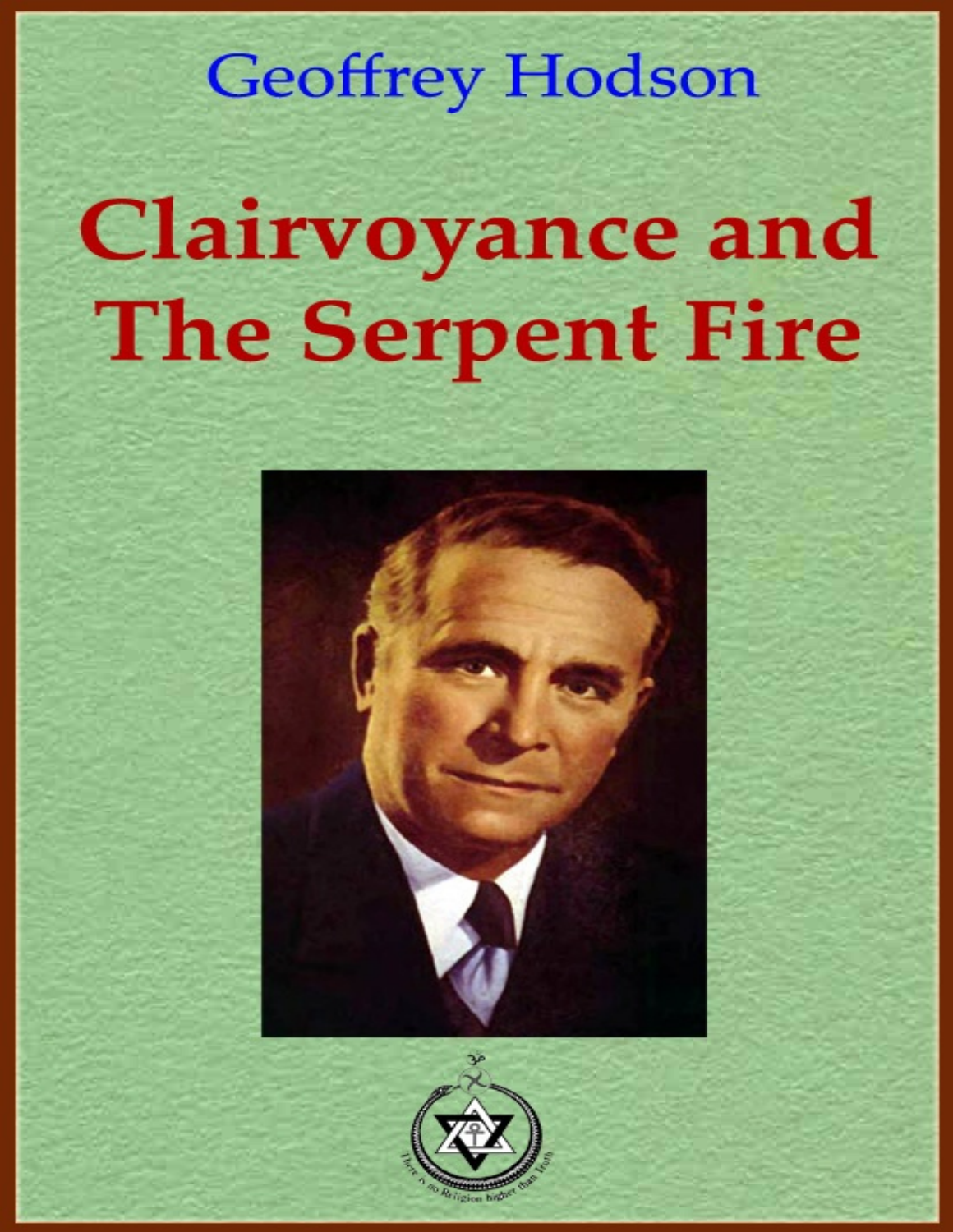#### **CLAIRVOYANCE AND THE SERPENT FIRE** *by* **Geoffrey Hodson**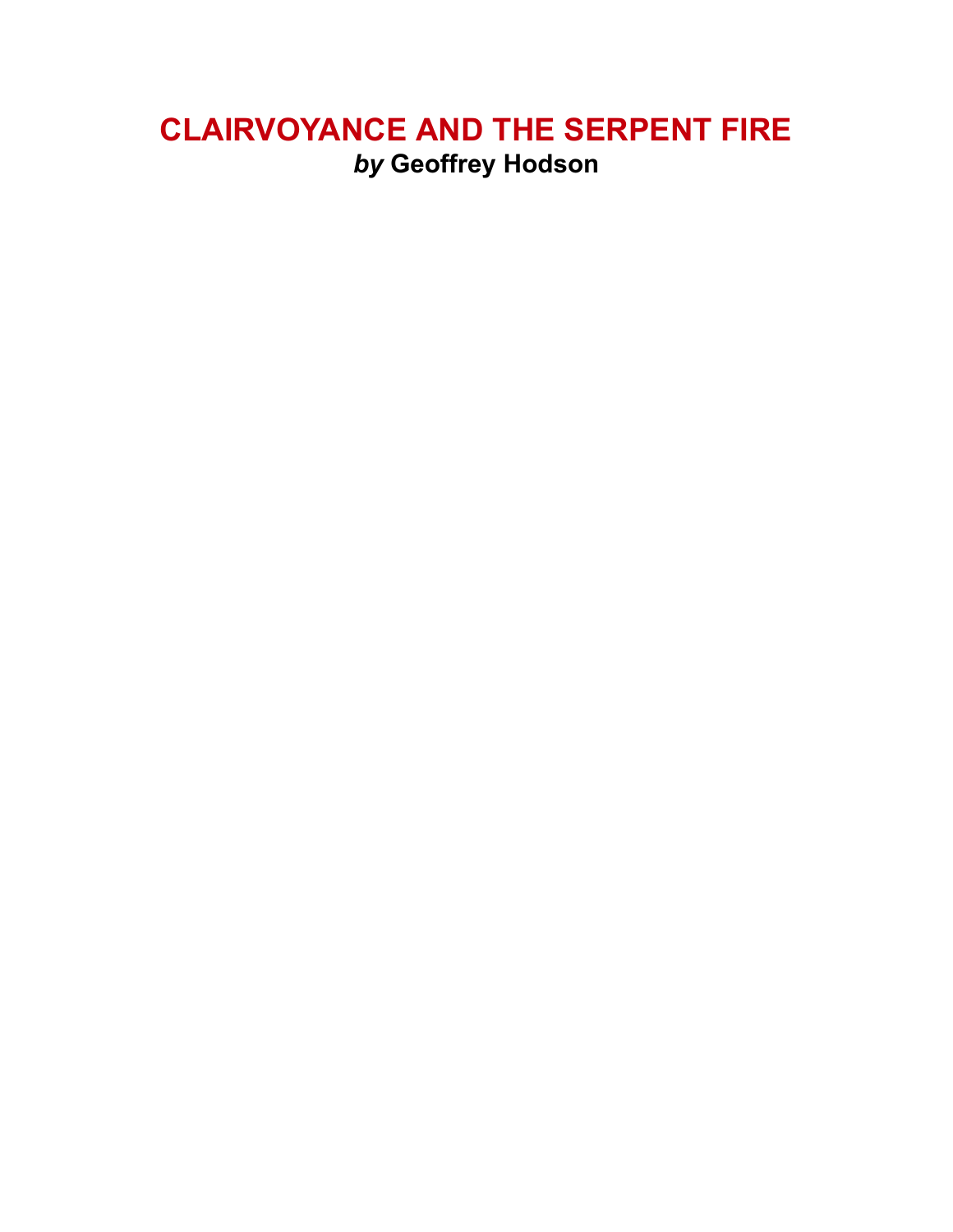### **INTRODUCTION**

Great value is to be found in this little pamphlet by Mr. Geoffrey Hodson, value in three categories. Firstly, not much information on Kundalini and its inherent awakening power has been openly given to the world, for there are infinite dangers in its misuse and misdirected development. Therefore, this brief treatise affords an interesting introduction to the subject of the nature of the powers underlying true clairvoyance.

Secondly, Mr. Hodson sounds a much needed warning to those who might heedlessly place themselves in danger by attempting to purchase for physical value given and for personal ends, spiritual powers that wise nature has ordained only for those who are prepared beyond revocation to devote those powers, and indeed themselves, irretrievably to the service of mankind.

And thirdly, and beyond all else, this brief paper emphasizes the goal to the attainment of which all powers should he directed. That goal, conscious union with the Supreme, Iies at the end of the road, attainable by effort, on which the first step is utter surrender of the self to the service of others in a recognition of the unity of all men as brothers.

It is as an offering on this road of service, telling of the powers with which he has direct and personal experience, that Mr. Hodson gives this short treatise to the world.

#### **Sidney A.Cook,**

*Past National President of The Theosophical Society in America*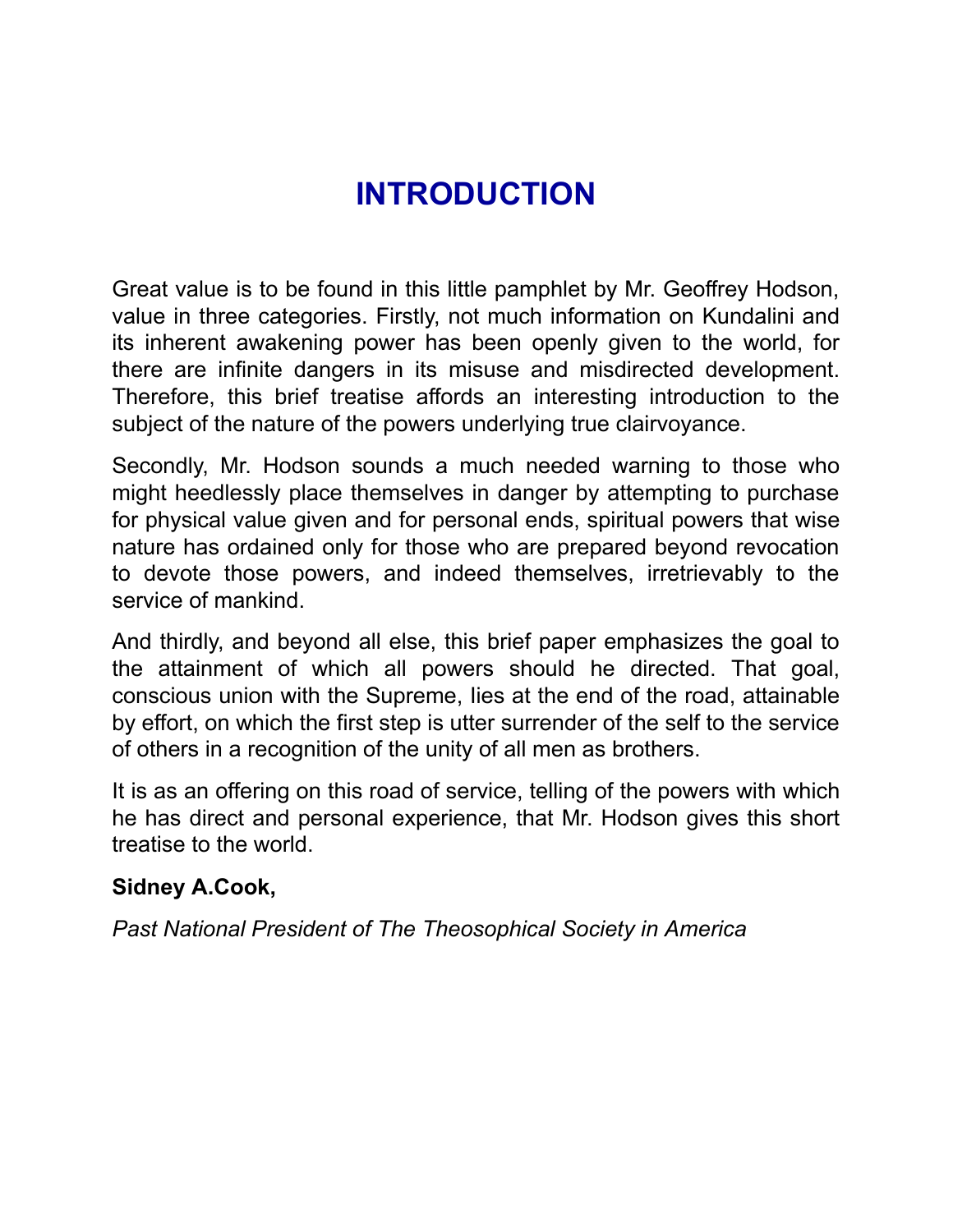Superphysical vision operates under precisely the same laws as those which govern physical vision. All men possess some degree of superphysical vision when out of the physical body during the hours of sleep. Furthermore, our astral and mental selves are constantly receiving vibrations and decoding them into terms of consciousness, quite apart from the activities of our physical bodies and brains. Happily these subjective experiences do not normally enter the brain, which is not constituted to withstand the strain of such intensive activity. It is indeed a merciful dispensation of Providence, that at the present stage of brain development, we are not clairvoyant by nature and that we do not remember our sleep activities and our past lives.

Very special preparation of the brain and nervous system is required, if our response to these incoming superphysical vibrations is safely to be included in our physical waking consciousness, as is the case in clairvoyance.

One reason for the warning which all spiritual neophytes receive against the development of purely psychic faculties as an end in itself—a warning which the author most strongly repeats—is that the value of the results of superphysical vision are rarely comparable in value to the susceptibility to strain and consequent lowering of physical efficiency which added sensitivity inevitably produces.

Clairvoyance adds enormously to the burden of life and renders physical existence infinitely more difficult of endurance. When therefore one sees, especially in America, otherwise worthy students paying large sums of money to self-styled Yogis, who in return offer to open the occult centers, one is filled with dismay. Many of these men take thousands of dollars out of large American cities and often leave behind them a trail of nervous wrecks. Even experienced students are not proof against the lure of occult powers easily acquired and are led away by these will-o' the-wisps, who thus prostitute the sacred science of Yoga and degrade the great title of Yogi which they arrogantly and unworthily assume.

Union with the Supreme—the only true Yoga—cannot be bought for "thirty pieces of silver". Its price is life itself, life poured out in service and self-sacrifice. The neophyte of undaunted will, who is ready to pay that price, and to train and discipline his personality, will inevitably reach the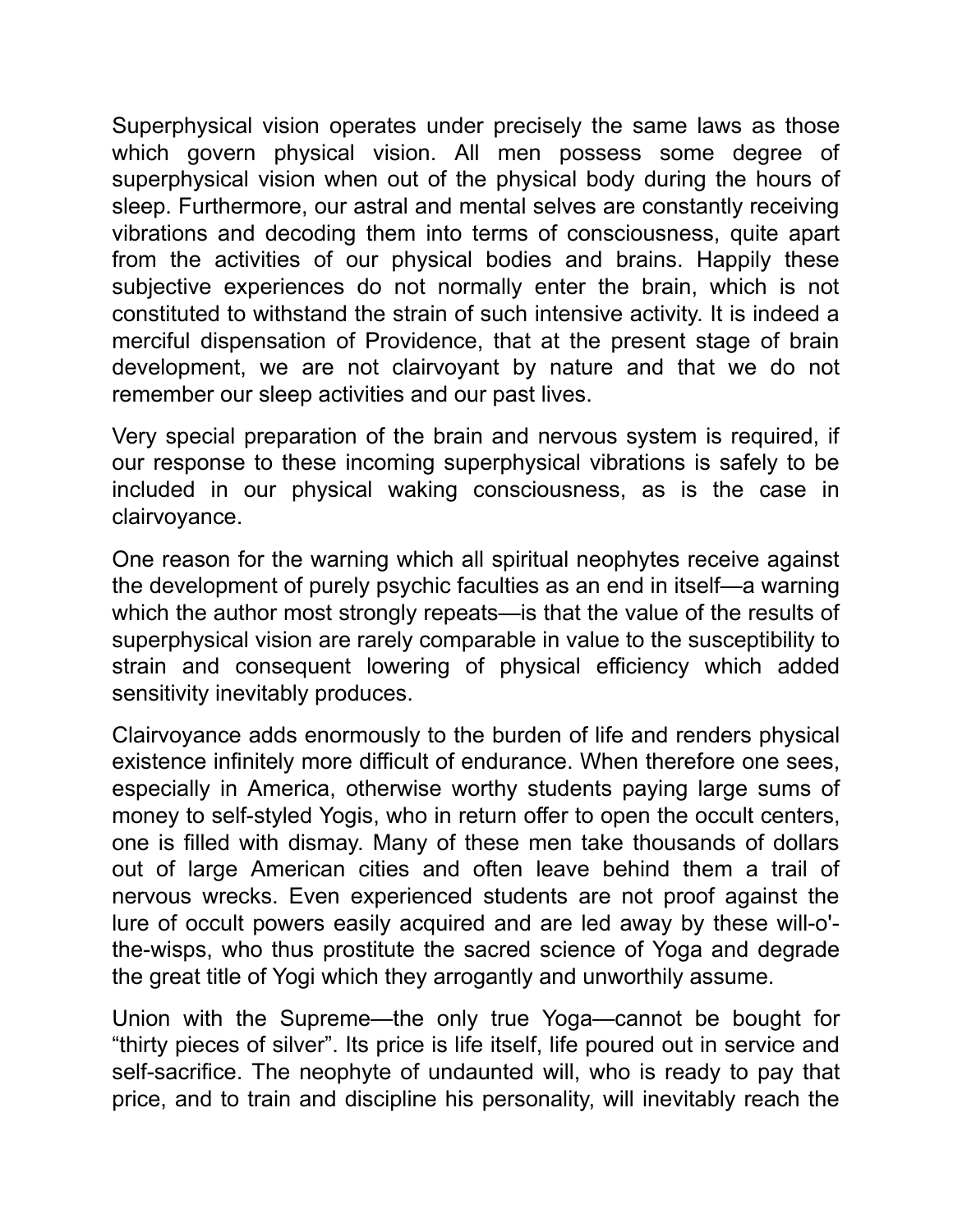goal of Union. If he aspires, as he rightly may, to superphysical vision in order better to understand and to serve, then he may rest assured that in the process of spiritual unfoldment he will quite naturally and safely increase the range of his responsiveness, gradually adding to it octave after octave of vibration beyond our physical spectrum of light.

Superphysical vision depends upon the passage of light energy from the object "seen", to the surface of one of the superphysical bodies, and presumably also upon a synchronizing of vibrations on the life side. From the surface of the body the light energy is conveyed to the egoic center in the vehicle concerned, this being in the head of the mental or emotional body. If, as in clairvoyance, the results are to be known in the physical brain, then a means must be found of changing the level of their manifestation from the superphysical to the physical.

There is a special mechanism for this process which, as will be seen, is a direct reversal of that performed by the physical parts of the mechanism of physical vision. In this case, the process is one of "stepping down", to use an electrical term, perhaps not quite accurately, though suggestively, and this is done by head *chakrams* [Wide "The Chakrams" by C. W. Leadbeater, and "The Science of Seership" by the author.] and the pituitary and pineal glands, after they have been vivified by Kundalini.

In superphysical vision the cerebro–spinal system operates somewhat on the principle of a broadcasting and receiving set. The pituitary and pineal glands correspond to the amplifying valves or tubes. Kundalini—an occult energy resident in the body—and the two vital airs, *Ids* and *Pingala*, to be explained directly, constitute the charge generally drawn from the "mains" or battery, which in this case is the sacral chakram, whilst the solar center in the middle of the earth is the planetary power station.

At this point we must give some consideration to the subject of *Kundalini* or "The Serpent Fire" as it is sometimes called. If we turn to *The Secret Doctrine* [Op. cit. by H. P. Blavatsky]—a veritable treasure house of spiritual and occult knowledge—we find the author saying that the three conditions of manifestation of the life-force are *Kundalini*, *prana*, and *fohat*. They are stated to be fundamental and non-interchangeable in, this period of manifestation.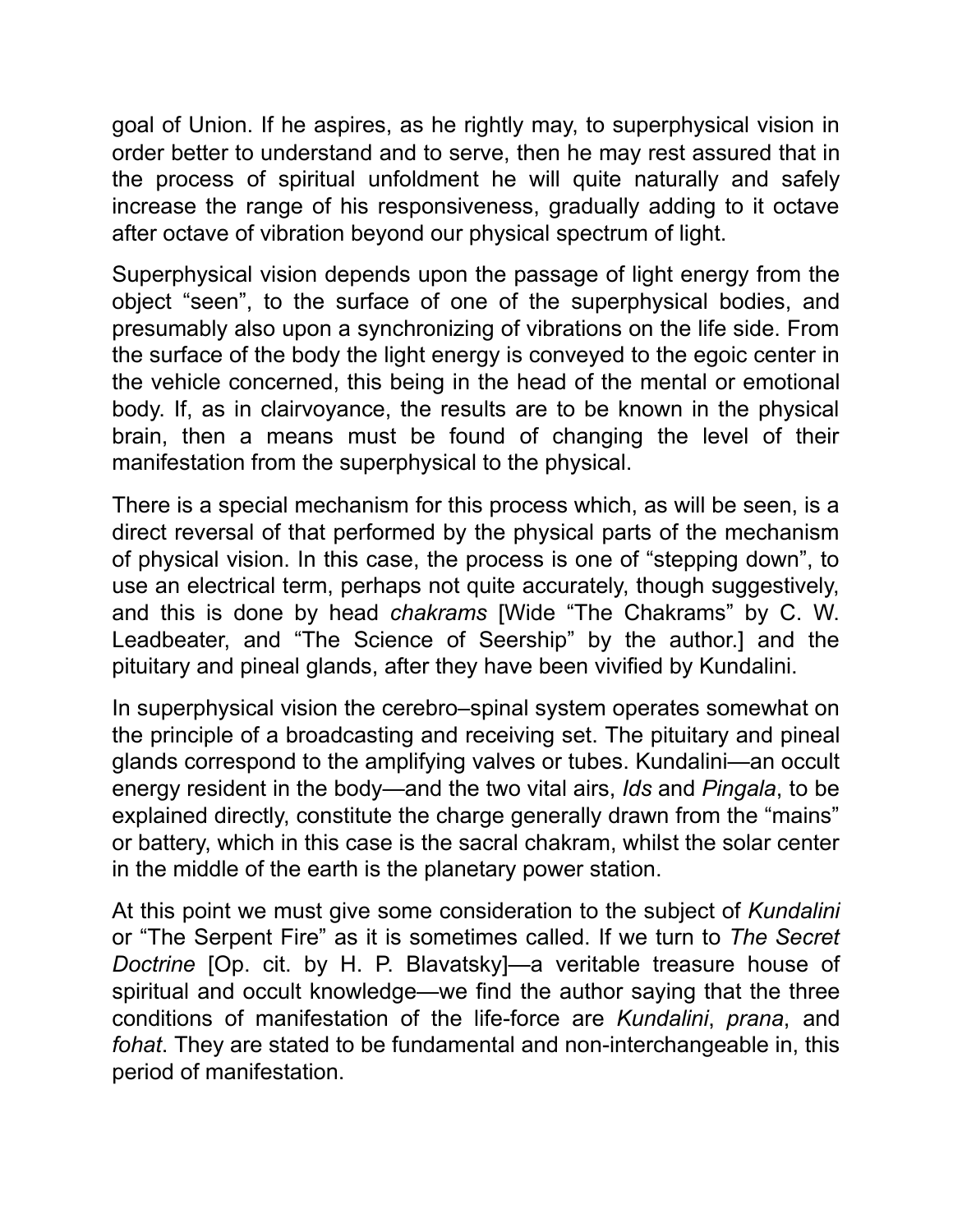*Kundalini* is the power of giving or transmitting life; *prana* —known physically as vitality—is the power of organizing life; and *fohat* is the power of using and manipulating life. These three cosmic forces, manifestations of the third, second and first aspects of the Logos, respectively, are found on every plane of Nature in varying degrees of manifestation. Speaking of the "descent" of man, the author of *The Secret Doctrine* says that the primordial triangle (the Monad), as soon as it has reflected itself in the heavenly man (the ego), disappears into silence and darkness. That triangle, which is composed of these three forces, is "shifted in the man of clay below the seven". She refers to the dense physical body, which she calls the man of clay, in which we find these three forces represented.

*Kundalini* is in essence creative, and though but comparatively slightly aroused in the dense physical body it manifests itself as the sex urge. It resides coiled up like a serpent, m the sacral *chakram* at the base of the spine, which in its turn is a relay station for the similarly coiled up energy in the center of the earth.

When awakened, *Kundalini* flows up an etheric canal called the *sushumna* nadi in the spinal cord, and passes through each of the force centers or chakrams in its journey. As it passes through the spinal centers in which the *chakrams* arise, some of its force flows down the axis of the funnel of each, vivifying it occultly and thereby awakening the man to self–conscious existence on the inner planes.

When it touches the spleen center it gives the power of traveling at will whilst out of the body. When it touches and opens the heart center, the power of Buddhic consciousness, if sufficiently unfolded, begins to flow through the neophyte at the physical level and the "mystic rose" to bloom upon his breast; the powers of the Christ-consciousness then begin to manifest themselves in and through the personal vehicles. The throat center, when vivified, bestows the power of clairaudience, or of responding to superphysical sound vibrations as well as to those physical sounds which are beyond the normal range. The brow center, when open, bestows the faculty of clairvoyance, and when the coronal chakram, which is situated at the anterior fontanel, is opened, the interplay between the ego and the brain is marvellously free, so that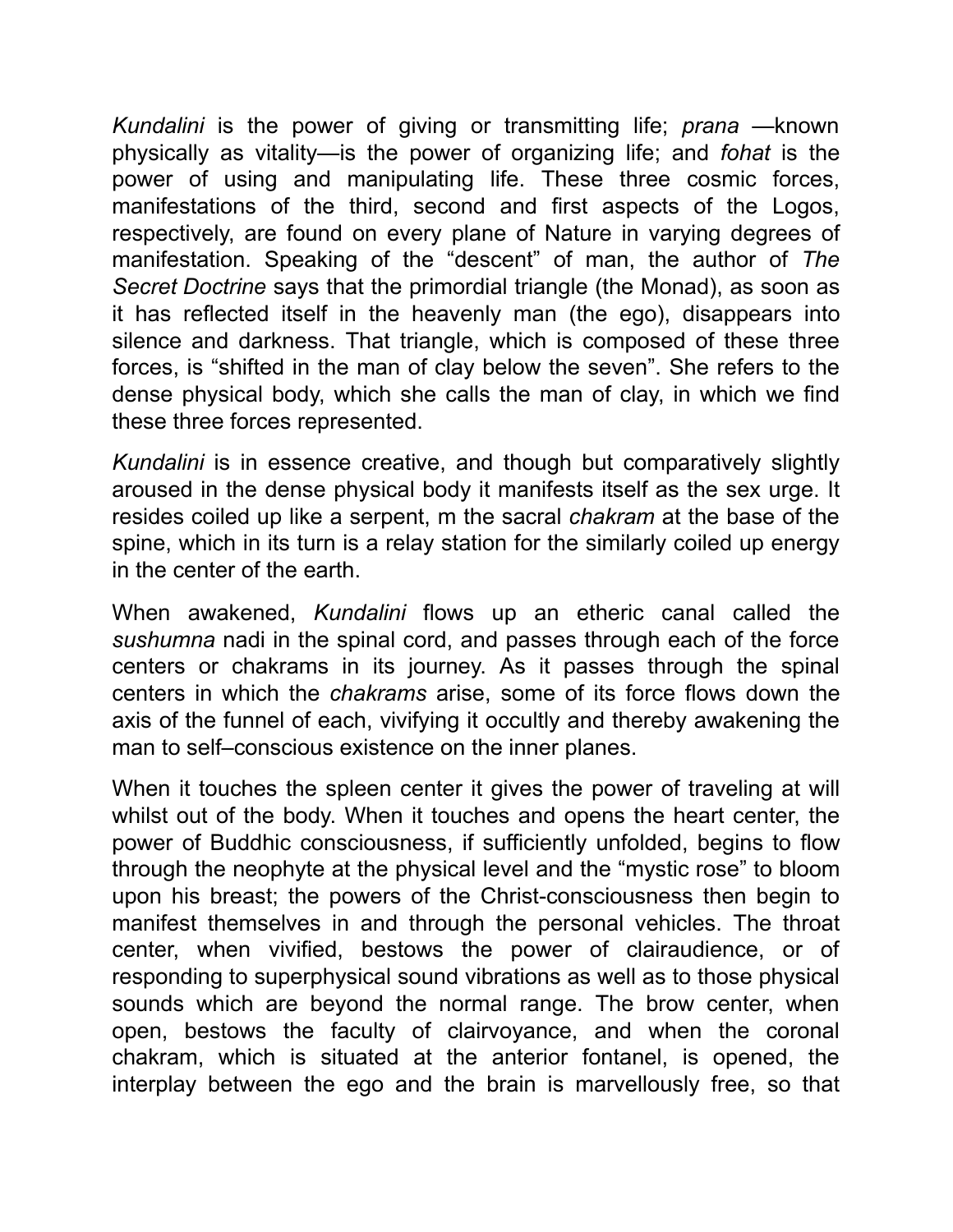gradually the neophyte acquires the power of using his higher, spiritual consciousness, simultaneously with that of the physical brain.

The full manifestation of all these powers during waking consciousness demands a long and arduous training; it necessitates the complete vivification of the pituitary and pineal glands by means of Kundalini and its complementary forces. This process renders the glands hyperactive from an occult point of view and capable of responding to and transmitting into the brain—also rendered hypersensitive—superphysical rates of vibration and superphysical consciousness. After that, superphysical vision is largely a matter of the focus of consciousness and of practice.

As stated above *Kundalini* rises up the *sushumna* nadi and is accompanied by two complementary forces, one positive and the other negative, which are called respectively, *Ids* and *Pingala*. Actually these two terms refer to two canals or passages in the spinal cord, along which akashic energies accompany the flowing serpent fire. These two oppositely polarized akashic forces meet and cross at each of the *chakrams* as they rise, and finally pass, one into the pituitary and the other into the pineal gland.

Here one recognizes the ancient symbol of the Caduceus. This symbol consists of a rod, round which two serpents are coiled, with their tails at the bottom and their bodies winding in opposite directions up to a winged sphere, which crowns the symbol. The Caduceus is the staff which the god Mercury is said to carry with him in his capacity as messenger of the gods. It is the Grecian symbol of *Kundalini* flowing up the spinal cord which is the rod. The two serpents represent *Ida* and *Pingala*, whilst the winged sphere symbolizes the freed soul of the man who has awakened and learned to use these hidden powers. He does indeed become a Messenger from heaven to earth, for he ranges free in the inner egoic worlds and brings to men the knowledge and wisdom of those lofty realms; technically he is known as a "Walker of the Skies". (A cosmic interpretation of the Caduceus will be found in The Secret Doctrine, Volume I, page 600, 3rd edition.)

This profoundly occult information is not given to us in order that we should try immediately to awaken Kundalini. On the contrary, we are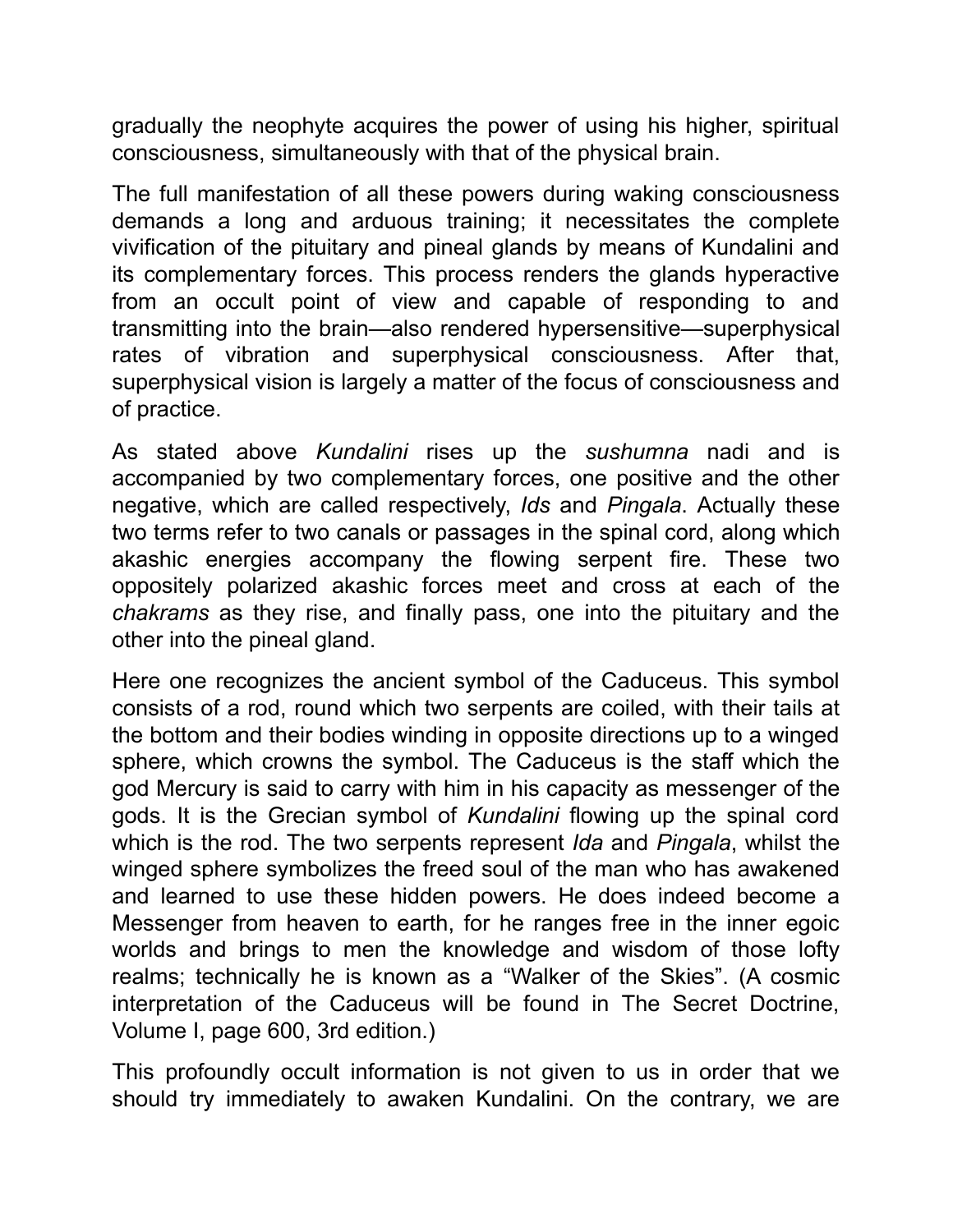strongly warned against any such attempt; it is of value, however, to study the subject academically, both to avoid errors arising from misconceptions and to acquire valuable knowledge in readiness for the time when the hidden power is to be aroused.

The story of the Sleeping Beauty may refer to the awakening of Kundalini in man. The princess—the personality—slept through the ages until at last Prince Charming—the ego, or the Master—came and found her in her palace of sleep, signifying the physical plane, and awakened her with a kiss. Prince Charming is the Master, or perhaps the spiritual will by which power alone this force may be awakened in advance of its normal time. The kiss symbolizes the touch of the descending *Atma* (a Sanskrit term for the highest principle of man, that of spiritual will), which awakens the soul and calls forth its inner powers. The marriage of the hero and heroine at the end of the story corresponds to the union of the higher and lower selves, which occurs when this stage of development has been reached.

The great mass of humanity are as yet asleep from this point of view and must slumber on until the hour of awakening strikes.

Students sometimes find this force arising quite naturally and are prone to be disturbed by the somewhat unusual sensations produced. These are a sense of burning in the spine, a feeling of a rising or even rushing energy flowing up into the head, temporarily confusing the mind, movement, as of an insect walking on the skin of the forehead or scalp, a whirling sensation in the brain, throat, heart or solar plexus, the appearance of colors either in clouds or as flashes of light, and sometimes a curious sense of double consciousness in which one part of the mind is confused or distressed by the strange occurrence and another quite at peace and even in a state of exaltation.

There is nothing to fear in all this. The mind must be kept quiet, all meditative exercises suspended and the new experience observed with detachment until the hyperactivity of the mechanism of consciousness subsides and the first flow of the energy dies down.

It is of the utmost importance that no student of the inner life should ever concentrate upon Kundalini, upon the various centers or specific parts of